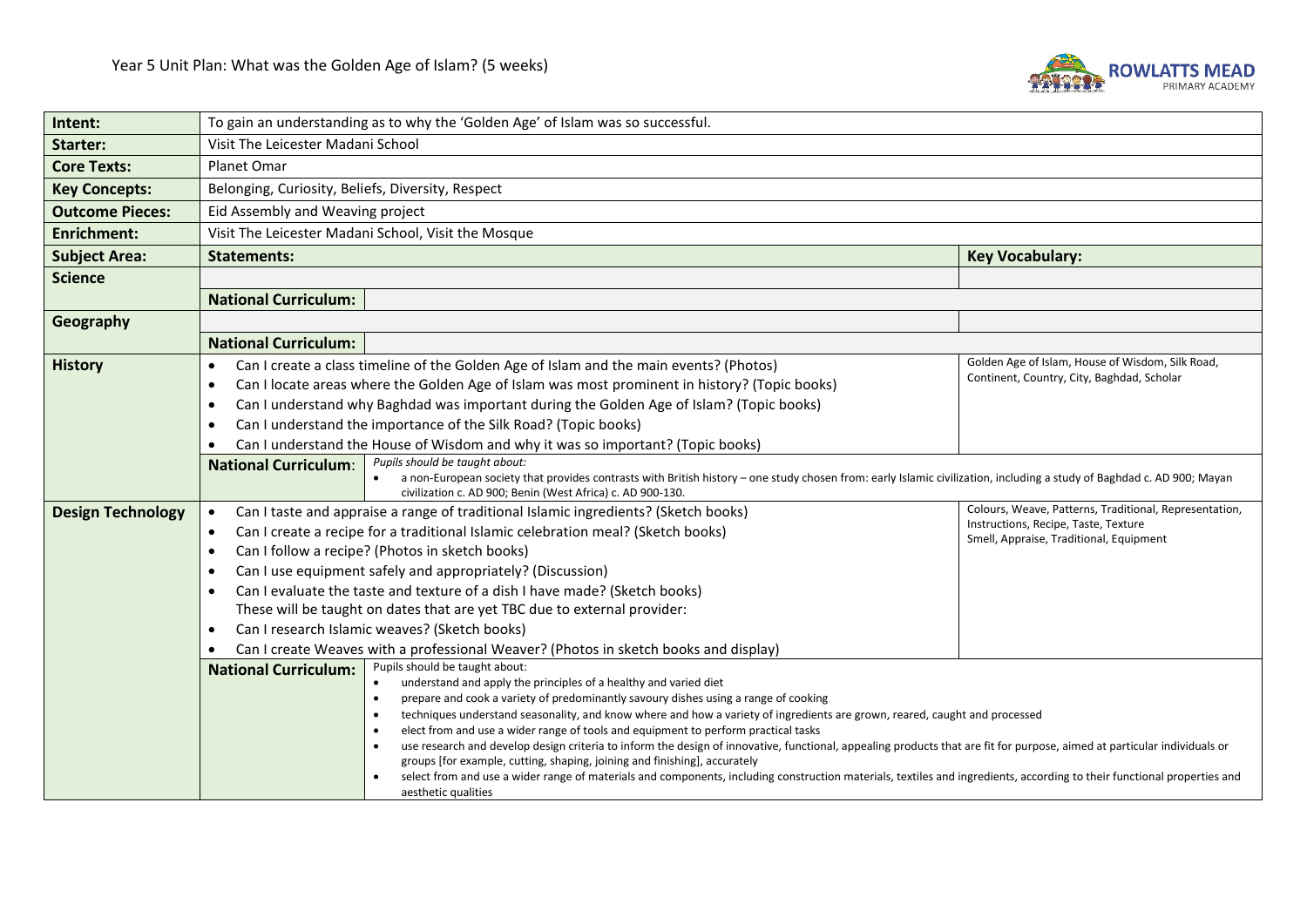

|                          | investigate and analyse a range of existing products                                                                                                                                                                                            |                                                                                                                                                                              |  |
|--------------------------|-------------------------------------------------------------------------------------------------------------------------------------------------------------------------------------------------------------------------------------------------|------------------------------------------------------------------------------------------------------------------------------------------------------------------------------|--|
|                          |                                                                                                                                                                                                                                                 | valuate their ideas and products against their own design criteria and consider the views of others to improve their work<br>Geometric, Patterns, Collage, Tile, Inspiration |  |
| Art                      | Can I research Islamic art which uses geometric patterns? (Sketch books)<br>$\bullet$                                                                                                                                                           |                                                                                                                                                                              |  |
|                          | Can I plan a collage tile that is inspired by Islamic art? (Sketch books)<br>٠                                                                                                                                                                  |                                                                                                                                                                              |  |
|                          | Can I create an Islamic tile using the collaging technique? (Photos in sketch books)<br>٠                                                                                                                                                       |                                                                                                                                                                              |  |
|                          | Can I evaluate my Islamic tile? (Sketch book)                                                                                                                                                                                                   |                                                                                                                                                                              |  |
|                          | Pupils should be taught:<br><b>National Curriculum:</b><br>to create sketch books to record their observations and use them to review and revisit ideas                                                                                         |                                                                                                                                                                              |  |
|                          | to improve their mastery of art and design techniques, including drawing, painting and sculpture with a range of materials [for example, pencil, charcoal, paint, clay]<br>$\bullet$<br>bout great artists, architects and designers in history |                                                                                                                                                                              |  |
| <b>Music</b>             |                                                                                                                                                                                                                                                 |                                                                                                                                                                              |  |
|                          | <b>National Curriculum:</b>                                                                                                                                                                                                                     |                                                                                                                                                                              |  |
| <b>PSHE</b>              | Can I research Malala Yousafzai? (Topic book)<br>$\bullet$                                                                                                                                                                                      | Impact, Change, Hero, Moral, Migration, Immigration,                                                                                                                         |  |
|                          | Can I understand why Malala Yousafzai is a hero to many? (Topic book)<br>$\bullet$                                                                                                                                                              | Home, Belonging                                                                                                                                                              |  |
|                          | Can I explain the impact that Malala Yousafzai has had on our world? (Topic book)<br>$\bullet$                                                                                                                                                  |                                                                                                                                                                              |  |
|                          | Can I use the story of King of the Sky to help understand how people feel when they move to a new country?                                                                                                                                      |                                                                                                                                                                              |  |
|                          | (PSHE book)                                                                                                                                                                                                                                     |                                                                                                                                                                              |  |
|                          | National Curriculum:   See PSHE Subject Lead Document.                                                                                                                                                                                          |                                                                                                                                                                              |  |
| <b>RSE</b>               |                                                                                                                                                                                                                                                 |                                                                                                                                                                              |  |
|                          | <b>National Curriculum:</b>                                                                                                                                                                                                                     |                                                                                                                                                                              |  |
| <b>Religious Studies</b> | Can I understand why Muslims show respect to Muhammed and explain the significance of prayer? (Drama<br>$\bullet$                                                                                                                               | Muslim, Religion, Festival, Belief, Faith, Pilgrimage,                                                                                                                       |  |
|                          | videos - Twitter)                                                                                                                                                                                                                               | Mosque, Peace, Similarities, Differences, Consequences,                                                                                                                      |  |
|                          | Quran<br>Can I explain why charity is important to Muslims and to myself? (Photos - Twitter)<br>$\bullet$                                                                                                                                       |                                                                                                                                                                              |  |
|                          | Can I research and explain why Muslims fast? (Topic Books)<br>$\bullet$                                                                                                                                                                         |                                                                                                                                                                              |  |
|                          | Can I understand why sacred texts, such as the Qur'an, are important in religions? (Topic Books)<br>$\bullet$                                                                                                                                   |                                                                                                                                                                              |  |
|                          | Can I explain what is meant by Jihad? (Discussion)                                                                                                                                                                                              |                                                                                                                                                                              |  |
|                          | Can I understand the five pillars of Islam and find similar commitments in my own life? (Photos of posters -                                                                                                                                    |                                                                                                                                                                              |  |
|                          | Twitter)                                                                                                                                                                                                                                        |                                                                                                                                                                              |  |
|                          | Can I recount the Eid story? (Assembly - Twitter)                                                                                                                                                                                               |                                                                                                                                                                              |  |
|                          | National Curriculum:   See SACRE Document.                                                                                                                                                                                                      |                                                                                                                                                                              |  |
| <b>Computing</b>         | Can I continue to develop my understanding and skills on PowerPoint?<br>$\bullet$                                                                                                                                                               | PowerPoint, Embed, Search Engine, Reliability                                                                                                                                |  |
|                          | Can I independently use search engines to find information?<br>$\bullet$                                                                                                                                                                        | Vector, drawing tools, shapes, object, icons, toolbar                                                                                                                        |  |
|                          |                                                                                                                                                                                                                                                 | Vector drawing, object, move, resize, colour, rotate,                                                                                                                        |  |
|                          | <b>E-Safety - Project Evolve</b>                                                                                                                                                                                                                | duplicate/copy                                                                                                                                                               |  |
|                          | Recap Previous Strands dependent on need.                                                                                                                                                                                                       | Organise, zoom, select, rotate, object, alignment grid,<br>resize, handles, consistency, modify                                                                              |  |
|                          | See Project Evolve Document.                                                                                                                                                                                                                    |                                                                                                                                                                              |  |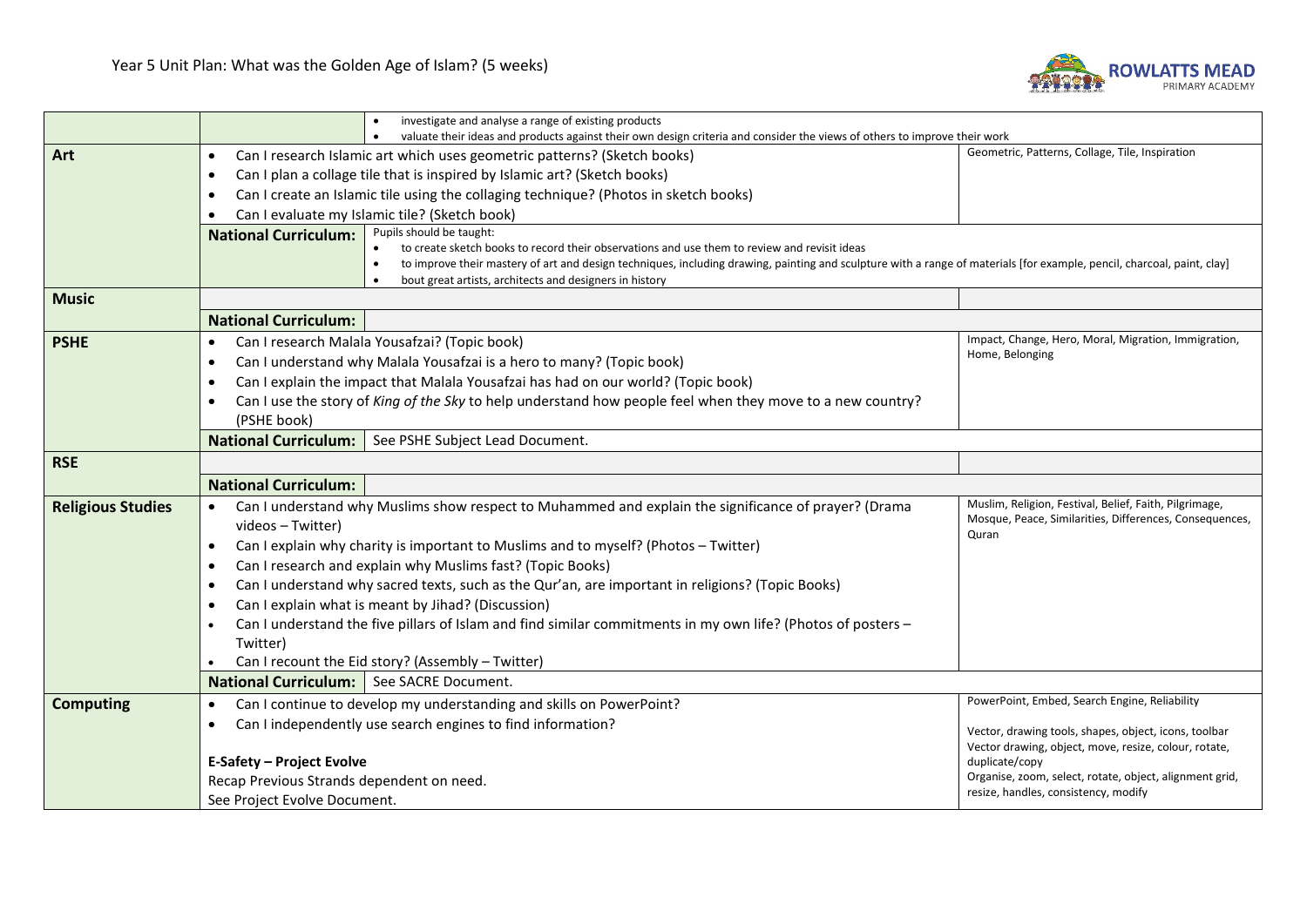

|  | <b>NCEE Unit 6: Selection in Quizzes</b>                                                                                                                                                                                                                                                                                                                                                                                                                                                                                                                                                                                                                                                                                                                                                                                          |                                                        |                                                                       | Layers, object, front, back, order<br>Copy, paste, group, ungroup, duplicate, object, vector |
|--|-----------------------------------------------------------------------------------------------------------------------------------------------------------------------------------------------------------------------------------------------------------------------------------------------------------------------------------------------------------------------------------------------------------------------------------------------------------------------------------------------------------------------------------------------------------------------------------------------------------------------------------------------------------------------------------------------------------------------------------------------------------------------------------------------------------------------------------|--------------------------------------------------------|-----------------------------------------------------------------------|----------------------------------------------------------------------------------------------|
|  | To explain how selection is used in computer programs                                                                                                                                                                                                                                                                                                                                                                                                                                                                                                                                                                                                                                                                                                                                                                             |                                                        | drawing, reuse<br>Improvement, evaluate, alternatives, vector drawing |                                                                                              |
|  | To relate that a conditional statement connects a condition to an outcome                                                                                                                                                                                                                                                                                                                                                                                                                                                                                                                                                                                                                                                                                                                                                         |                                                        |                                                                       |                                                                                              |
|  |                                                                                                                                                                                                                                                                                                                                                                                                                                                                                                                                                                                                                                                                                                                                                                                                                                   | To explain how selection directs the flow of a program |                                                                       |                                                                                              |
|  | To design a program which uses selection<br>To create a program which uses selection                                                                                                                                                                                                                                                                                                                                                                                                                                                                                                                                                                                                                                                                                                                                              |                                                        |                                                                       |                                                                                              |
|  |                                                                                                                                                                                                                                                                                                                                                                                                                                                                                                                                                                                                                                                                                                                                                                                                                                   |                                                        |                                                                       |                                                                                              |
|  | To evaluate my program                                                                                                                                                                                                                                                                                                                                                                                                                                                                                                                                                                                                                                                                                                                                                                                                            |                                                        |                                                                       |                                                                                              |
|  |                                                                                                                                                                                                                                                                                                                                                                                                                                                                                                                                                                                                                                                                                                                                                                                                                                   |                                                        |                                                                       |                                                                                              |
|  | Pupils should be taught to:<br><b>National Curriculum:</b><br>design, write and debug programs that accomplish specific goals, including controlling or simulating physical systems; solve problems by decomposing them into smaller<br>$\bullet$<br>parts<br>use sequence, selection, and repetition in programs; work with variables and various forms of input and output<br>use logical reasoning to explain how some simple algorithms work and to detect and correct errors in algorithms and programs<br>$\bullet$<br>select, use and combine a variety of software (including internet services) on a range of digital devices to design and create a range of programs, systems and content<br>$\bullet$<br>that accomplish given goals, including collecting, analysing, evaluating and presenting data and information |                                                        |                                                                       |                                                                                              |

| <b>Sequence of Lessons</b> |                                                                                                                                                      |                 |                             |
|----------------------------|------------------------------------------------------------------------------------------------------------------------------------------------------|-----------------|-----------------------------|
| Subject                    | <b>Learning Challenge</b>                                                                                                                            | <b>Outcomes</b> | <b>Concepts</b>             |
| 1. RE                      | Can I understand why Muslims show respect to Muhammed and explain the significance of prayer?                                                        |                 | Respect, Beliefs, Belonging |
| 2. RE                      | Can I explain why charity is important to Muslims and to myself?                                                                                     |                 | Beliefs, Respect            |
| 3. RE                      | Can I research and explain why Muslims fast?<br>Can I explain what is meant by Jihad?                                                                |                 | Beliefs, Respect            |
| 4. RE                      | Can I understand why sacred texts, such as the Qur'an, are important in religions?<br>Can I write a short online encyclopaedia entry for the Qur'an? |                 | Beliefs, Respect, Diversity |